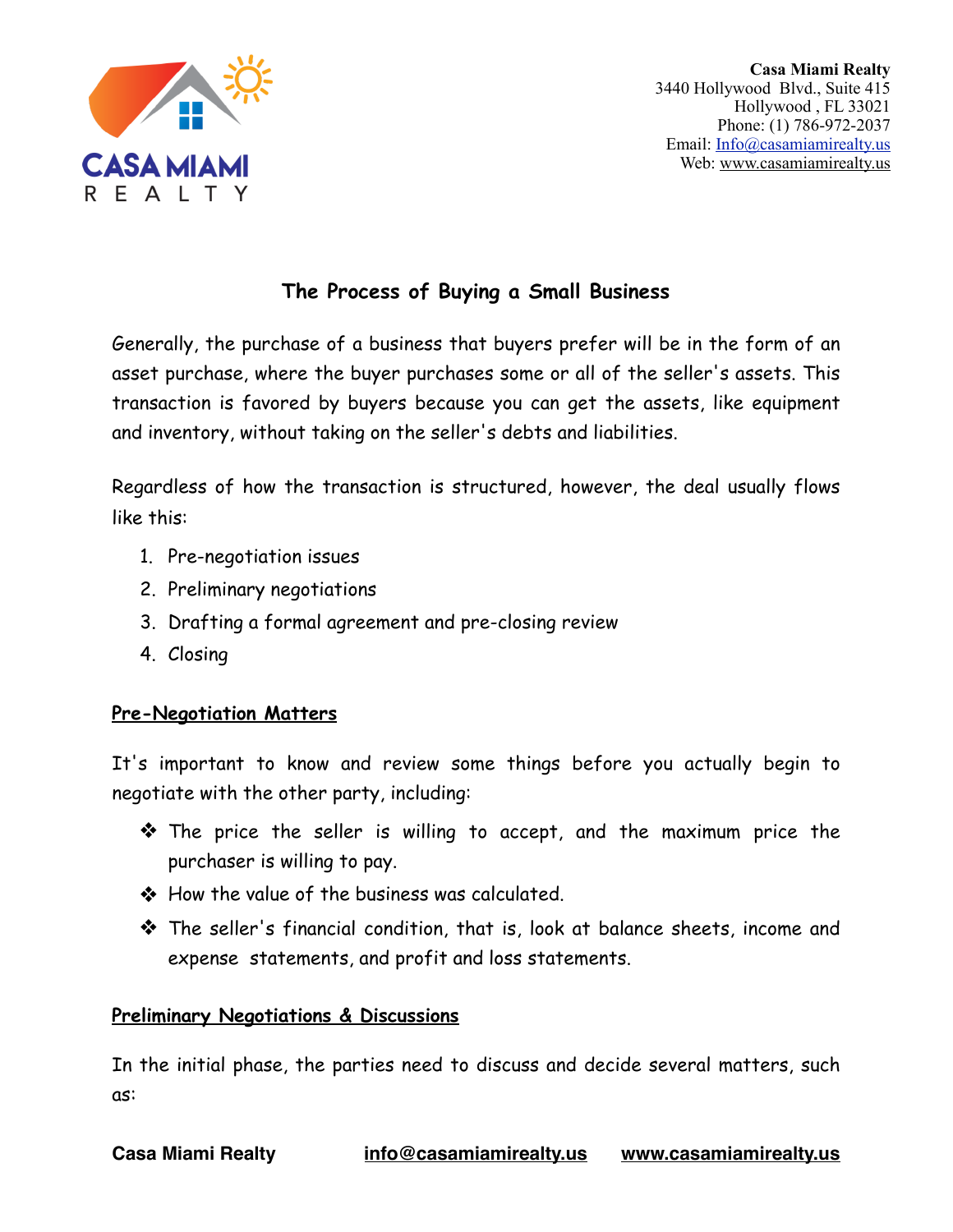- ❖ Documents that are needed but were not examined in the pre-negotiation stage, such as federal and state income tax returns for the past five years, real property and equipment leases, union contracts, and employment contracts for key employees.
- ❖ If shareholders' and/or board of directors' approval is required, such as in most asset sales determine the latest date on which approval must be had.
- ❖ If any government approval is required, such as a certificate of good standing- which indicates that a business was properly created and authorized to do business--determine which party is responsible for obtaining the approval.
- ❖ If any key employees of the seller will be retained by the buyer. If so, the buyer might have to draft new employment contracts, and if not, the seller might have to compensate those employees, all if the deal goes through.
- ❖ If any contracts require third-party approval before the buyer can take them over, like leases or loan agreements, set a time by which approval must be obtained.

**"Due diligence"** is also done at this stage, which is an intensive in-depth investigation of all the aspects of the seller, like its assets and liabilities. The idea is to make sure that the company is everything its says it is and appears to be.

 "A **letter of intent"** is usually written at this time. It shows that the parties are serious about the deal. It helps make sure that you don't waste time and money performing due diligence and negotiating a formal agreement. Usually, they're nonbinding, that is, you can't force the other party to buy or sell based upon the letter.

Nonetheless, you can make parts of the letter binding and enforceable, and it's a good idea to do so. Typically, the letter should contain:

 $*$  How long the buyer and seller are willing to keep the deal open.